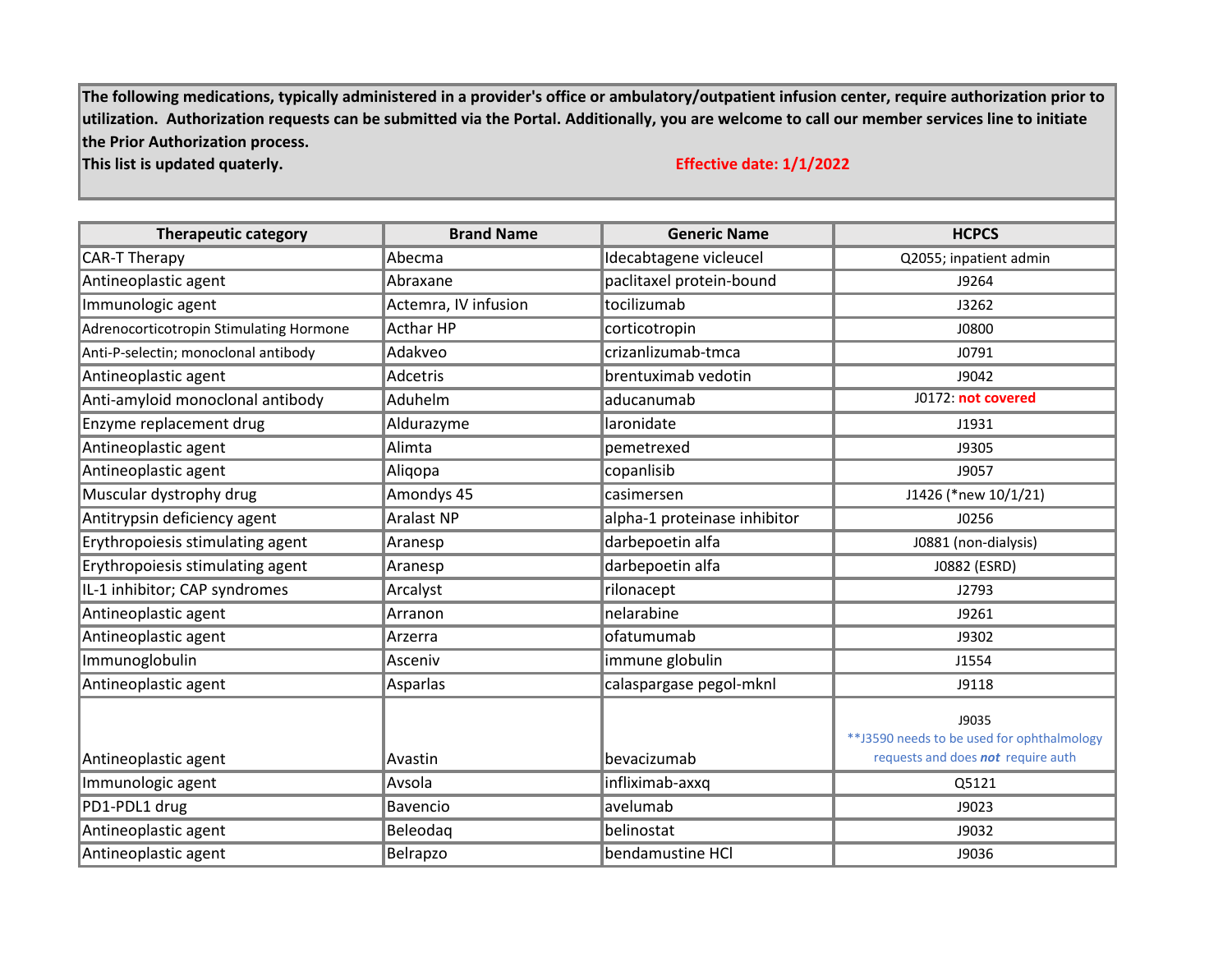| Antineoplastic agent                    | Bendeka         | bendamustine HCl                  | J9034                |
|-----------------------------------------|-----------------|-----------------------------------|----------------------|
| Systemic lupus erythematosus (SLE) drug | Benlysta        | belimumab                         | J0490                |
| Ophthalmic injectable                   | Beovu           | brolucizumab-dbll                 | J0179                |
| Hereditary angioedema medication        | <b>Berinert</b> | C1 esterase inhibitor             | J0597                |
| Antineoplastic agent                    | Besponsa        | inotuzumab ozogamicin             | J9229                |
| Immunoglobulin                          | Bivigam         | immune globulin                   | J1556                |
| Antineoplastic agent                    | Blenrep         | belantamab mafodotin              | J9037                |
| Antineoplastic agent                    | Blincyto        | blinatumomab                      | J9039                |
| <b>Botulinum toxins</b>                 | Botox           | onabotulinumtoxin A               | J0585                |
| CAR-T Therapy                           | Breyanzi        | lisocabtagene maraleucal          | Q2054; inpt admin    |
| Enzyme replacement drug                 | <b>Brineura</b> | cerliponse alfa                   | J0567                |
| HIV-medication, injectable              | Cabenuva        | cabotegravir rilpivirine          | J0741                |
| Immunoglobulin                          | Carimune NF     | immune globulin                   | J1566                |
| Enzyme replacement drug                 | Cerezyme        | imiglucerase                      | J1786                |
| Respiratory injectable                  | Cinqair         | reslizumab                        | J2786                |
| Hereditary angioedema medication        | Cinryze         | C1 esterase inhibitor             | J0598                |
| Antineoplastic agent                    | Cosela          | trilaciclib                       | J1448 (*new 10/1/21) |
| Immunoglobulin                          | Cutaquig        | SC immune globulin                | J7799                |
| Immunoglobulin                          | Cuvitru         | SC immune globulin                | J1555                |
| Antineoplastic agent                    | Cyramza         | ramucirumab                       | J9308                |
| Anti-FGF23 monoclonal antibody          | Crysvita        | burosumab-twza                    | J0584                |
| Antineoplastic agent                    | Danyelza        | naxitamab-gqgk                    | J9348                |
| Antineoplastic agent                    | Darzalex        | daratumumab                       | J9145                |
| Antineoplastic agent                    | Darzalex Faspro | daratumumab and hyaluronidase-fil | J9144                |
| <b>Hyaluronic Acid agents</b>           | Durolane        | hyaluronate derivative            | J7318                |
| <b>Botulinum toxins</b>                 | Dysport         | abobotulinumtoxin B               | J0586                |
| Enzyme replacement drug                 | Elaprase        | idursulfase                       | J1743                |
| Enzyme replacement drug                 | Elelyso         | taliglucerase alfa                | J3060                |
| Urate-Oxidase enzyme                    | Elitek          | rasburicase                       | J2783                |
| Antineoplastic agent                    | Elzonris        | tagraxofusp-erzs                  | J9269                |
| Antineoplastic agent                    | Empliciti       | elotuzumab                        | J9176                |
| HER-2 receptor drug                     | Enhertu         | fam-trastuzumab deruxtecan-nxki   | J9358                |
| Immunologic agent                       | Entyvio         | vedolizumab                       | J3380                |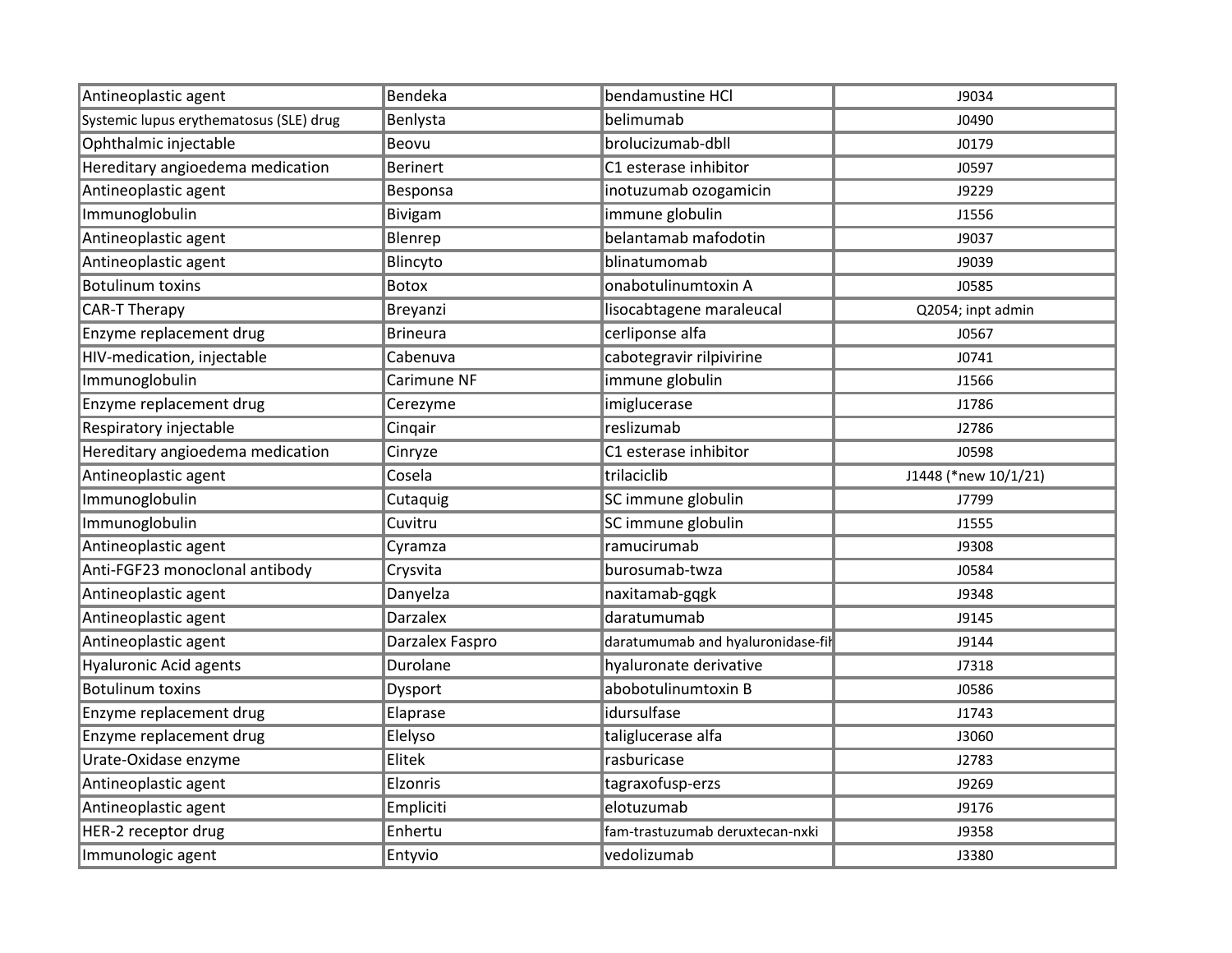| Erythropoiesis stimulating agent                              | Epogen                               | epoetin alfa              | J0885 (non-dialysis)                  |
|---------------------------------------------------------------|--------------------------------------|---------------------------|---------------------------------------|
| Erythropoiesis stimulating agent                              | Epogen                               | epoetin alfa              | J0886 (ESRD)                          |
| Antineoplastic agent                                          | Erbitux                              | cetuximab                 | J9055                                 |
| Antineoplastic enzyme                                         | Erwinaze                             | asparaginase erwina       | J9019                                 |
| Hyaluronic Acid agents                                        | Euflexxa                             | sodium hyaluronate        | J7323                                 |
| Sclerostin inhibitor                                          | Evenity                              | romosozumab               | J3111                                 |
| Antilipemic agent                                             | Evkeeza                              | evinacumab                | J1305 (*new 10/1/21)                  |
| Muscular dystrophy drug                                       | Exondys 51                           | eteplirsen                | J1428                                 |
| Ophthalmic injectable                                         | Eylea                                | afilbercept               | J0178                                 |
| Enzyme replacement drug                                       | Fabrazyme                            | agalsidase beta           | J0180                                 |
| Respiratory injectable                                        | Fasenra                              | benralizumab              | J0517                                 |
| Antineoplastic agent                                          | Faslodex                             | fulvestrant               | J9395                                 |
|                                                               |                                      |                           |                                       |
| Iron product                                                  | Feraheme                             | ferumoxytol               | Q0138 non-ESRD/Q0139 ESRD on dialysis |
| Hereditary angioedema medication                              | Firazyr                              | icatibant                 | J1744                                 |
| Immunoglobulin                                                | Flebogamma                           | immune globulin           | J1572                                 |
| Pulmonary artierial hypertension drug                         | Flolan, IV infusion                  | epoprostenol sodium       | J1325                                 |
| Antineoplastic agent                                          | Folotyn                              | pralatrexate              | J9307                                 |
| Granulocyte-colony stimulating factor                         | Fulphila                             | pegfilgrastim-jmdb        | Q5108                                 |
| Antineoplastic, rescue agent                                  | Fusilev                              | levoleucovorin            | J0641                                 |
| Monoclonal antibody                                           | Gamifant                             | emapalumab-Izsg           | J9210                                 |
| Immunoglobulin                                                | Gammagard, Gammagard S/D<br>(powder) | immune globulin           | J1566                                 |
| Immunoglobulin                                                | Gammaked                             | immune globulin           | J1561                                 |
| Immunoglobulin                                                | Gammaked                             | SC immune globulin        | J1561                                 |
| Immunoglobulin                                                | Gammaplex                            | immune globulin           | J1557                                 |
| Immunoglobulin                                                | Gamunex-C                            | immune globulin           | J1561                                 |
| Antineoplastic agent                                          | Gazyva                               | obinutuzumab              | J9301                                 |
| Hyaluronic Acid agents                                        | Gel-One                              | hyaluronate, cross-linked | J7326                                 |
| Hyaluronic Acid agents                                        | Gelsyn-3                             | sodium hyaluronate        | J7328                                 |
| Hyaluronic Acid agents                                        | GenVisc 850                          | sodium hyaluronate        | J7320                                 |
| Aminolevulinate Synthase 1-Directed Small Interferin Givlaari |                                      | givosiran                 | J0223                                 |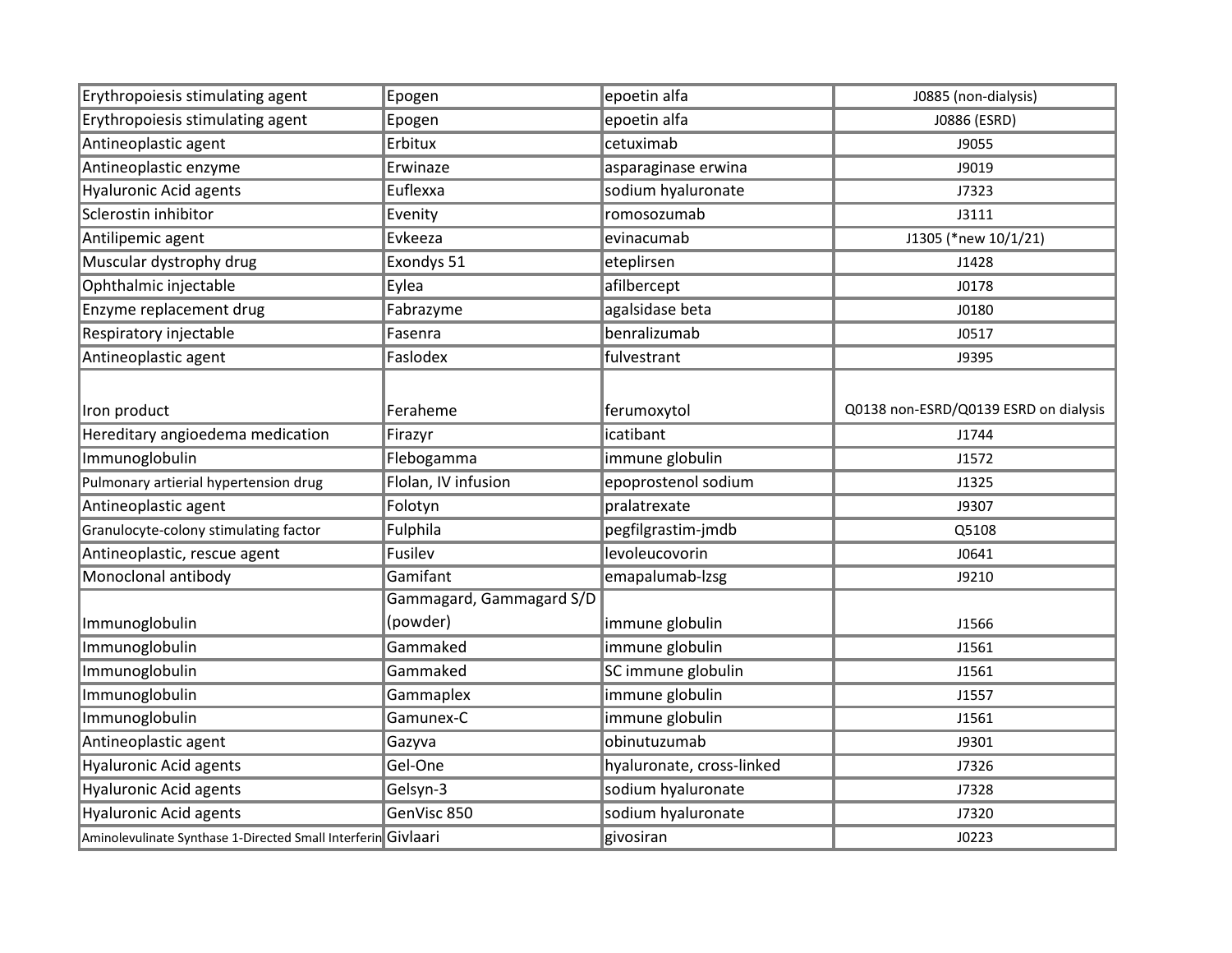| Antitrypsin deficiency agent          | Glassia           | alpha-1 proteinase inhibitor       | J0257                 |
|---------------------------------------|-------------------|------------------------------------|-----------------------|
| Granulocyte-colony stimulating factor | Granix            | filgrastim                         | J1447                 |
| Hereditary angioedema medication      | Haegarda          | C1 esterase inhibitor              | J0599                 |
| Antineoplastic agent                  | Halaven           | eribulin                           | J9179                 |
| HER-2 receptor drug                   | Herceptin         | trastuzumab                        | J9355                 |
| HER-2 receptor drug                   | Herceptin Hylecta | trastuzumab and hyaluronidase-oys  | J9356                 |
| HER-2 receptor drug                   | Herzuma           | trastuzumab-pkrb                   | Q5113                 |
| Immunoglobulin                        | Hizentra          | SC immune globulin                 | J1559                 |
| <b>Hyaluronic Acid agents</b>         | Hyalgan           | sodium hyaluronate                 | J7321                 |
| <b>Hyaluronic Acid agents</b>         | Hymovis           | hyaluronan                         | J7322                 |
| Immunoglobulin                        | HyQvia            | SC immune globulin                 | J1575                 |
| IL-1 beta inhibitor                   | Ilaris            | canakinumab                        | J0638                 |
| Corticosteroid, ophthalmic            | Iluvien           | fluocinonide acetonide implant     | J7313                 |
| PD1-PDL1 drug                         | Imfinzi           | durvalumab                         | J9173                 |
| Antineoplastic agent                  | Imlygic           | talimogene laherparepvec           | J9325                 |
| Immunologic agent                     | Inflectra         | infliximab-dyyb                    | Q5103                 |
| Iron product                          | Injectafer        | ferric carboxymaltose              | J1439                 |
| Antineoplastic agent                  | Istodax           | romidepsin                         | J9315                 |
| Antineoplastic agent                  | Ixempra           | ixabepilone                        | J9207                 |
| Antineoplastic agent                  | Jelmyto           | mitomycin ureteral gel             | J9281                 |
| Antineoplastic agent                  | Jemperli          | dostarlimab-gxly                   | J9272                 |
| Antineoplastic agent                  | Jevtana           | cabazitaxel                        | J9043                 |
| HER-2 receptor drug                   | Kadcyla           | ado-trastuzumab emtansine          | J9354                 |
| Hereditary angioedema medication      | Kalbitor          | ecallantie                         | J1290                 |
| HER-2 receptor drug                   | Kanjinti          | trastuzumab-anns                   | Q5117                 |
| Enzyme replacement drug               | Kanuma            | sebelipase alfa                    | J2840                 |
| Chemoprotective agent                 | Kepivance         | palifermin                         | J2425                 |
| PD1-PDL1 drug                         | Keytruda          | pemobrolizumab                     | J9271                 |
| Antineoplastic, rescue agent          | Khapzory          | levoleucovorin                     | J0642                 |
| Gout medication                       | Krystexxa         | pegloticase                        | J2507                 |
| Intrauterine device, contraceptive    | Kyleena           | levonorgestrel intrauterine device | J7296 <sup>1</sup>    |
| <b>CAR-T Therapy</b>                  | Kymriah           | tisagenlecleucel                   | Q2042;inpatient admin |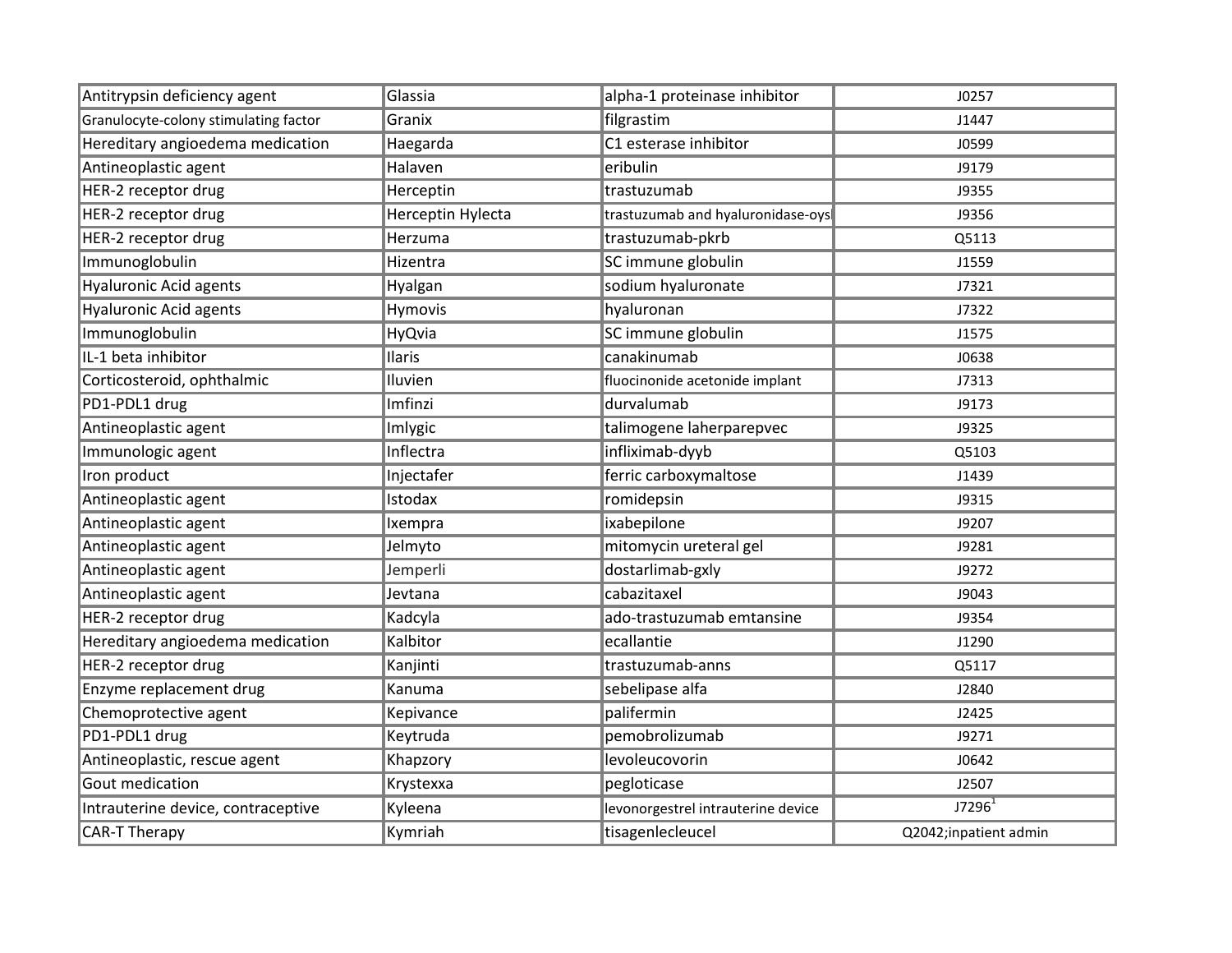| Antineoplastic agent                   | Kyprolis       | carfilzomib                        | J9047                     |
|----------------------------------------|----------------|------------------------------------|---------------------------|
| Antineoplastic agent                   | Lartruvo       | olaratumab                         | J9285                     |
| Multiple sclerosis drug                | Lemtrada       | alemtuzumab                        | J0202                     |
| PD1-PDL1 drug                          | Libtayo        | cemiplimab-rwlc                    | J9119                     |
| Intrauterine device, contraceptive     | Liletta        | levonorgestrel intrauterine device | J7297 <sup>1</sup>        |
| Ophthalmic injectable                  | Lucentis       | ranibizumab                        | J2778                     |
| Enzyme replacement drug                | Lumizyme       | alglucosidase alfa                 | J0221                     |
| Antineoplastic agent                   | Lumoxiti       | moxetumomab pasudotox-tdfk         | J9313                     |
| Ophthalmic injectable                  | Luxturna       | voretigene neparvovex-rzyl         | J3398                     |
| Ophthalmic injectable                  | Macugen        | pegaptanib                         | J2503                     |
| Antineoplastic agent                   | Margenza       | margetuximab-cmkb                  | J9353                     |
| Antineoplastic agent                   | Marqibo        | vincristine liposomal              | J9371                     |
| Enzyme replacement drug                | Mepsevii       | vestronidase alfa-vjbk             | J3397                     |
| Erythropoiesis stimulating agent       | Mircera        | epoetin alfa                       | J0888(ND)/J0887(dialysis) |
| Intrauterine device, contraceptive     | Mirena         | levonorgestrel intrauterine device | $J7298$ <sup>1</sup>      |
| Antineoplastic agent                   | Monjuvi        | tafasitamab-cxix                   | J9349                     |
| Iron product                           | Monoferric     | ferric derisomaltose               | J1437                     |
| <b>Hyaluronic Acid agents</b>          | Monovisc       | hyaluronan                         | J7327                     |
| Hematopoietic stem cell mobilizer      | Mozobil        | plerixafor                         | J2562                     |
| Antineoplastic agent                   | Mvasi          | bevacizumab-awwb                   | Q5107                     |
| Antineoplastic agent                   | Mylotarg       | gemtuzumab ozogamicin              | J9203                     |
| Botulinum toxins                       | <b>Myobloc</b> | rimabotulinumtoxin B               | J0587                     |
| Enzyme replacement drug                | Naglazyme      | galsulfase                         | J1458                     |
| Granulocyte-colony stimulating factor  | Neulasta       | pegfilgrastim-jmdb                 | J2506 (replaces J2505)    |
| Granulocyte-colony stimulating factor  | Neupogen       | filgrastim                         | J1442                     |
| Granulocyte-colony stimulating factor  | Nivestym       | filgrastim-aafi                    | Q5110                     |
| Granulocyte-colony stimulating factor  | Nplate         | romiplostim                        | J2796                     |
| Respiratory injectable                 | <b>Nucala</b>  | mepolizumab                        | J2182                     |
| Selective T-cell costimulation blocker | Nulojix        | belatacept                         | J0485                     |
| Granulocyte-colony stimulating factor  | Nyvepria       | pegfilgrastim-apgf                 | Q5122                     |
| Multiple sclerosis drug                | Ocrevus        | ocrelizumab                        | J2350                     |
| Immunoglobulin                         | Octagam        | immune globulin                    | J1568                     |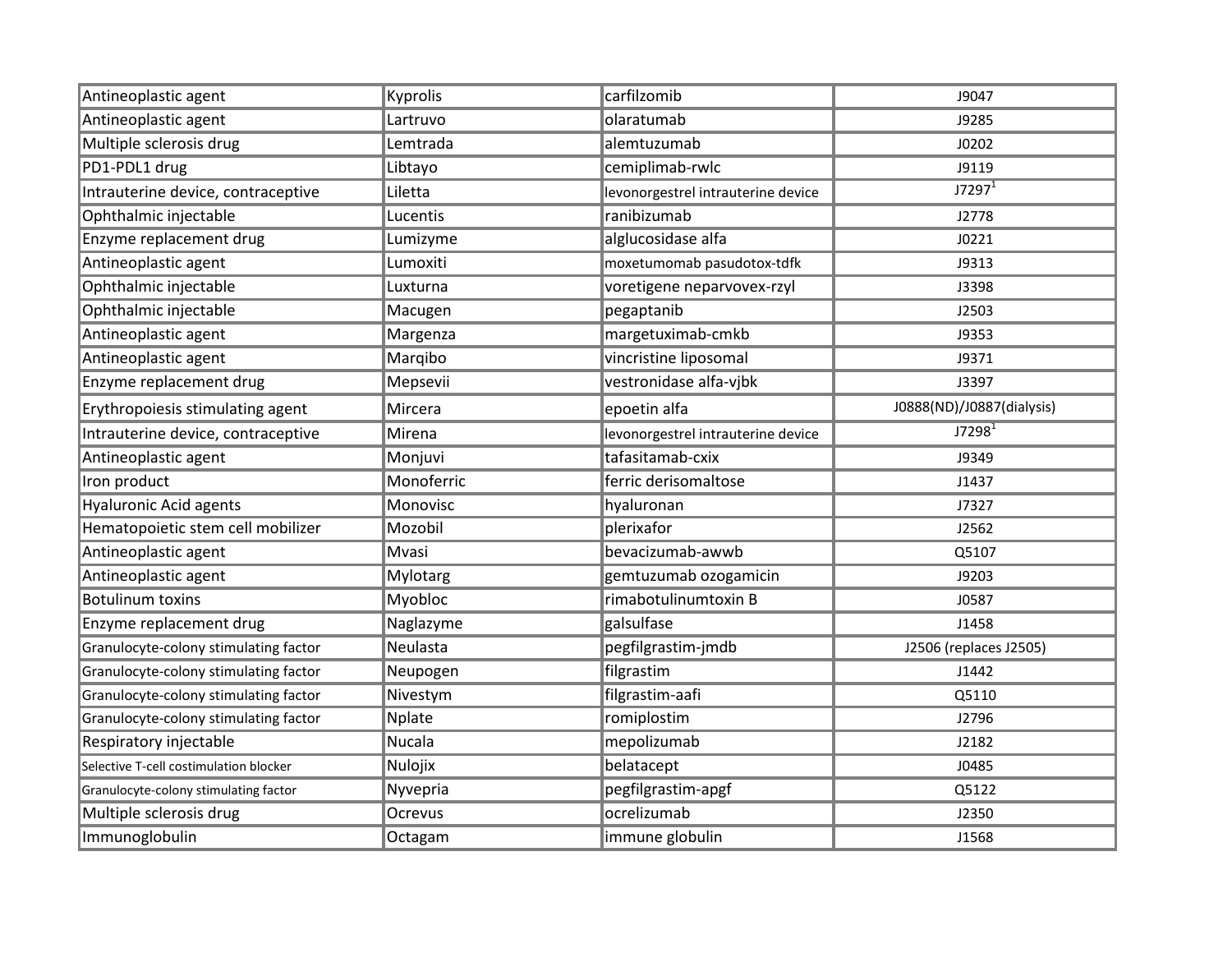| HER-2 receptor drug                                        | Ogivri                | trastuzumab-dkst                  | Q5114                |
|------------------------------------------------------------|-----------------------|-----------------------------------|----------------------|
| Antineoplastic agent                                       | Oncaspar              | pegaspargase                      | J9266                |
| Antineoplastic agent                                       | Onivyde               | irinotecan liposome               | J9205                |
| Polyneuropathy drug                                        | Onpattro              | patisiran                         | J0222                |
| HER-2 receptor drug                                        | Ontruzant             | trastuzumab-dttb                  | Q5112                |
| PD1-PDL1 drug                                              | Opdivo                | nivolumab                         | J9299                |
| Immunologic agent                                          | Orencia, IV infusion  | abatacept                         | J0129                |
| <b>Hyaluronic Acid agents</b>                              | Orthovisc             | hyaluronan                        | J7324                |
| Hydroxyacid Oxidase 1 (HAO1)-Directed Small Interfe Oxlumo |                       | lumasiran                         | J0224                |
| Antineoplastic agent                                       | Padcev                | enfortumab vedotin                | J9177                |
| Immunoglobulin                                             | Panzyga               | immune globulin                   | J1599                |
| Antineoplastic agent                                       | Pepaxto               | melphalan flufenamide             | J9247 (*new 10/1/21) |
| HER-2 receptor drug                                        | Perjeta               | pertuzumab                        | J9306                |
| Antineoplastic agent                                       | Phesgo                | pertuzumab, trastuzumab, hyaluron | J9316                |
| Antineoplastic agent                                       | Polivy                | polatuzumab vedotin-piiq          | J9309                |
| Antineoplastic agent                                       | Portrazza             | necitumumab                       | J9295                |
| Antineoplastic agent                                       | Poteligeo             | mogamulizumab                     | J9204                |
| Analgesic, nonopioid                                       | Prialt                | ziconotide                        | J2278                |
| Immunoglobulin                                             | Privigen              | immune globulin                   | J1459                |
| Erythropoiesis stimulating agent                           | Procrit               | epoetin alfa                      | J0885 (non-dialysis) |
| Erythropoiesis stimulating agent                           | Procrit               | epoetin alfa                      | J0886 (ESRD)         |
| Antitrypsin deficiency agent                               | Prolastin/Prolastin-C | alpha-1 proteinase inhibitor      | J0256                |
| Antineoplastic agent                                       | Proleukin             | aldesleukin, IL-2                 | J9015                |
| Osteoporosis drug                                          | Prolia                | denosumab                         | J0897                |
| Cellular immunotherapy                                     | Provenge              | sipuleucel-T                      | Q2043                |
| Amyotrophic lateral sclerosis (ALS) drug                   | Radicava              | edaravone                         | J1301                |
| Hematopoietic agent, activin receptor ligand tra Reblozyl  |                       | luspatercept-aamt                 | J0896                |
| Osteoporosis drug                                          | Reclast               | zoledronic acid                   | J3489                |
| Immunologic agent                                          | Remicade              | infliximab                        | J1745                |
| Immunologic agent                                          | Renflexis             | infliximab-abda                   | Q5104                |
| Erythropoiesis stimulating agent                           | Retacrit              | recombinant human erythropoietin  | Q5106                |
| Corticosteroid, ophthalmic                                 | Retisert              | fluocinonide acetonide implant    | J7311                |
| Immunologic agent/antineoplastic agent                     | Riabni                | rituximab-arrx                    | Q5123                |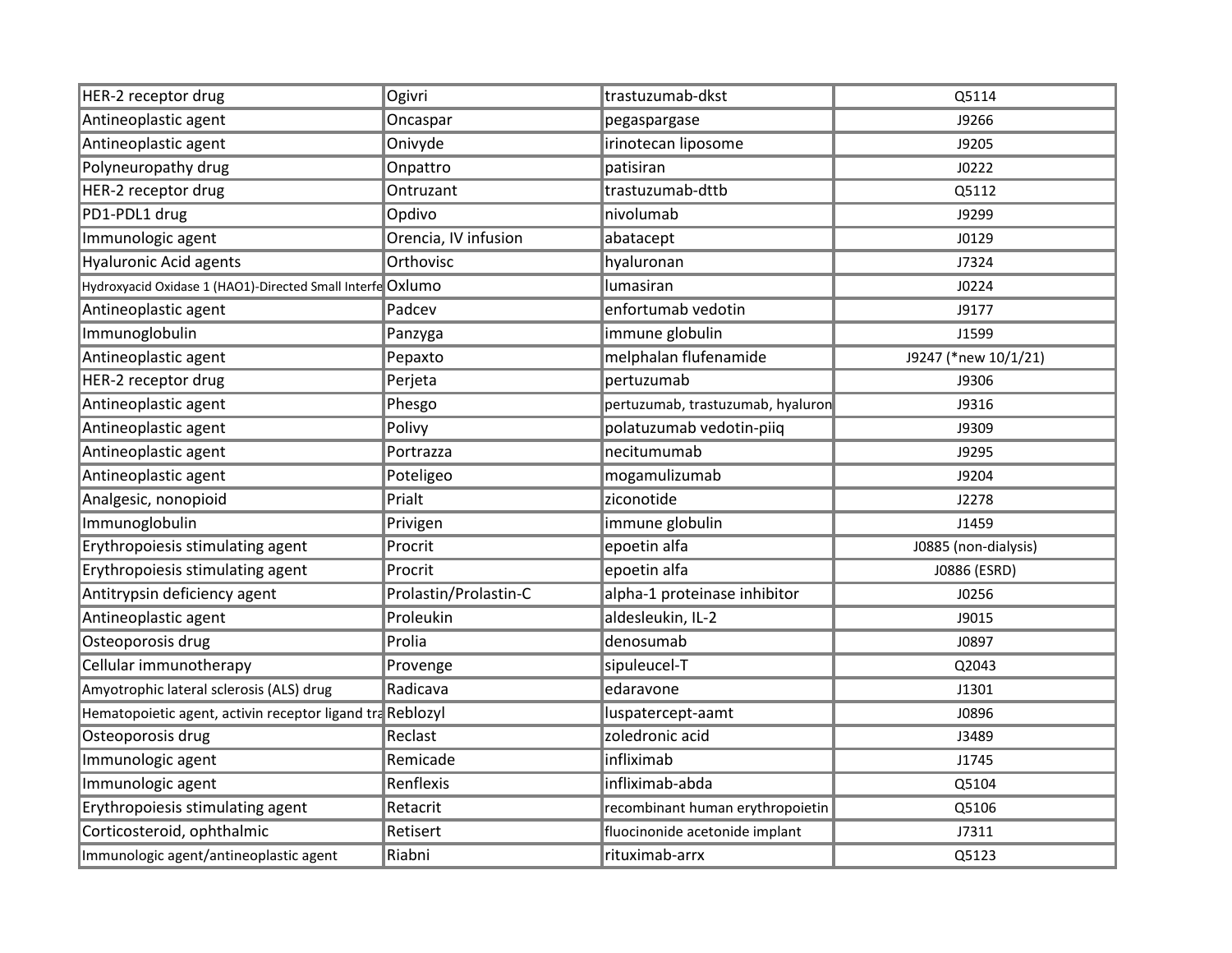| Immunologic agentanti                       | Rituxan                   | rituximab                          | J9312                                   |
|---------------------------------------------|---------------------------|------------------------------------|-----------------------------------------|
| Immunologic agent/antineoplastic agent      | Rituxan Hycela            | rituximab and hyaluronidase hur    | J9311                                   |
| Hereditary angioedema medication            | Ruconest                  | C1 esterase inhibitor              | J0596                                   |
| Immunologic agent/antineoplastic agent      | Ruxience                  | rituximab-pvvr                     | Q5119                                   |
| Antineoplastic agent                        | Rybrevant                 | amivantamab                        | J9061                                   |
| Somatostatin Analog                         | Sandostatin LAR           | octreotide acetate                 | J2353                                   |
| Antineoplastic agent                        | Sarclisa                  | isatuximab-irfc                    | J9227                                   |
| Alpha-Melanocyte Stimulating Hormone Analog | Scenesse                  | afamelanotide                      | J7352                                   |
| Immunologic agent                           | Simponi Aria, IV infusion | golimumab                          | J1602                                   |
| Intrauterine device, contraceptive          | Skyla                     | levonorgestrel intrauterine device | $J7301^1$                               |
| Complement Inhibitor, monoclonal antibody   | Soliris                   | eculizumab                         | J1300                                   |
| Spinal muscular atrophy                     | Spinraza                  | nusinersen                         | J2326                                   |
|                                             |                           |                                    | G2082 (<56mg)/G2083 (>56mg) (J3490 non- |
| Antidepressant                              | Spravato                  | esketamine, intranasal             | specific)                               |
| Immunologic agent                           | Stelara, IV infusion      | ustekinumab                        | J3358                                   |
| <b>Hyaluronic Acid agents</b>               | Supartz/Supartz FX        | sodium hyaluronate                 | J7321                                   |
| Antiemetics, IV admin                       | Sustol                    | granisetron, extended-release      | J1627                                   |
| Antineoplastic agent                        | Sylvant                   | siltuximab                         | J2860                                   |
| Hyaluronic Acid agents                      | Synojoynt                 | hyaluronate derivative             | J7331                                   |
| Antineoplastic agent                        | Synribo                   | omacetaxine mepesuccinate          | J9262                                   |
| <b>Hyaluronic Acid agents</b>               | Synvisc/Synvisc-One       | hylan polymer A and B              | J7325                                   |
| Hereditary angioedema medication            | <b>Takhzyro</b>           | lanadelumab                        | J0593                                   |
| CAR-T Therapy                               | <b>Tecartus</b>           | brexucabtagene autoleucel          | Q2053; inpatient admin                  |
| PD1-PDL1 drug                               | Tecentriq                 | atezolizumab                       | J9022                                   |
| Ophthalmic injectable                       | Tepezza                   | teprotumumab-trbw                  | J3241                                   |
| Androgen                                    | Testopel                  | testosterone pellets-SQ implant    | J3490 (non-specific)                    |
| Antineoplastic agent                        | <b>Torisel</b>            | temsirolimus                       | J9330                                   |
| HER-2 receptor drug                         | Trazimera                 | trastuzumab-qyyp                   | Q5116                                   |
| Antineoplastic agent                        | Treanda                   | bendamustine HCl                   | J9033                                   |
| Hyaluronic Acid agents                      | Triluron                  | hyaluronate derivative             | J7332                                   |
| <b>Hyaluronic Acid agents</b>               | TriVisc                   | hyaluronate derivative             | J7329                                   |
| Antineoplastic agent                        | Trodelvy                  | sacituzumab govitecan-hziy         | J9317                                   |
| Immunologic agent/antineoplastic agent      | Truxima                   | rituximab-abbs                     | Q5115                                   |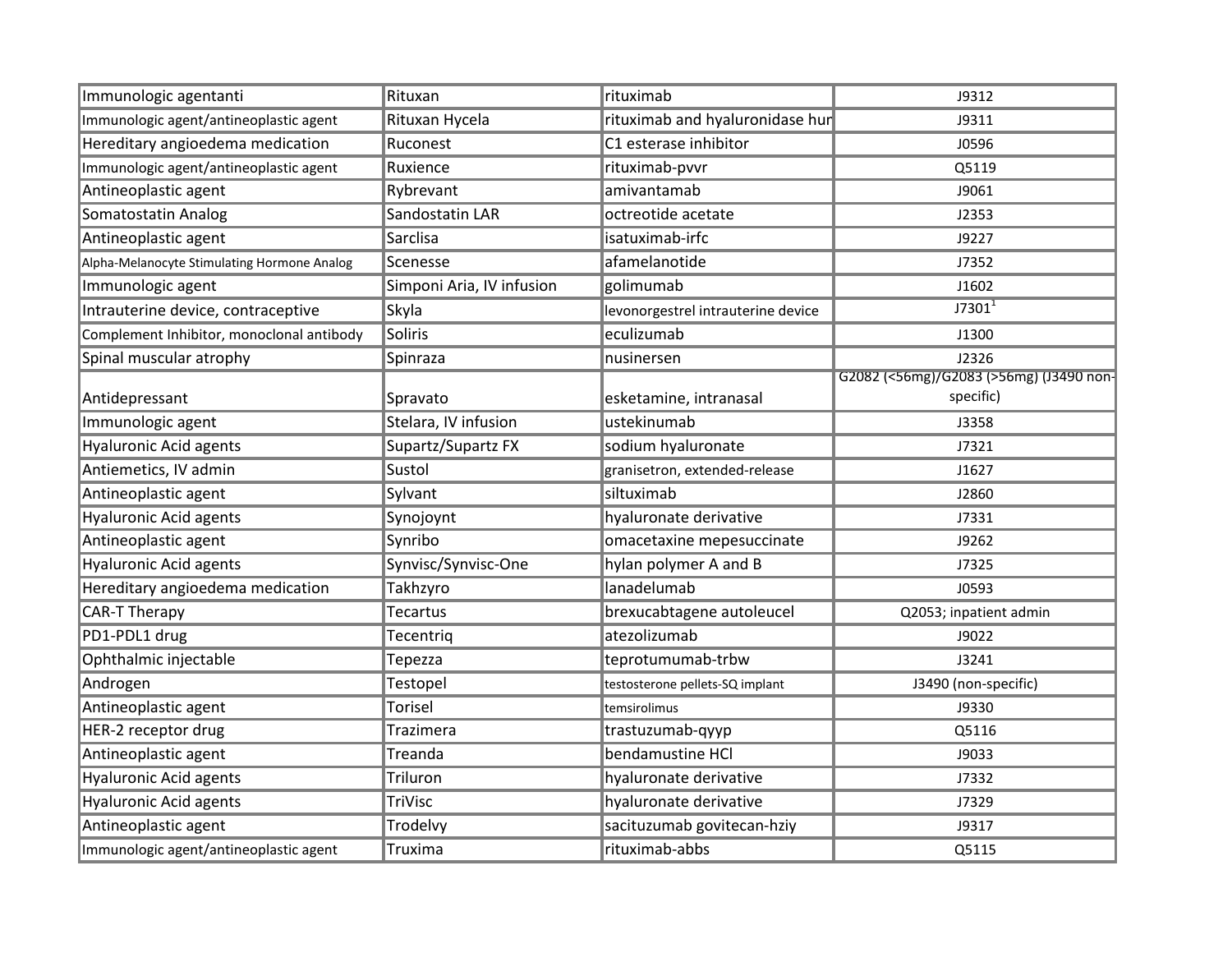| Multiple sclerosis drug                   | Tysabri                     | natalizumab                          | J2323                 |
|-------------------------------------------|-----------------------------|--------------------------------------|-----------------------|
| Pulmonary artierial hypertension drug     | Tyvaso, SubQ or IV infusion | treprostinil                         | J7686                 |
| Granulocyte-colony stimulating factor     | Udenyca                     | pegfilgrastim-cbvq                   | Q5111                 |
| Complement Inhibitor, monoclonal antibody | <b>Ultomiris</b>            | ravulizumab-cwvz                     | J1303                 |
| Antineoplastic agent                      | Unituxin                    | dinutuximab                          | J9999 (non-specific)  |
| Monoclonal antibody                       | Uplizna                     | inebilizumab-cdon                    | J1823                 |
| Antineoplastic agent                      | Vectibix                    | panitumumab                          | J9303                 |
| Pulmonary artierial hypertension drug     | Veletri                     | epoprostenol sodium                  | J1325                 |
| Antisense oligonucleotide                 | Viltepso                    | viltolarsen                          | J1427                 |
| Enzyme replacement drug                   | Vimizim                     | elosulfase alfa                      | J1322                 |
| Ophthalmic agent                          | Visudyne                    | verteporfin                          | J3396                 |
| Enzyme replacement drug                   | Vpriv                       | velaglucerase alfa                   | J3385                 |
| Migraine prophylaxis                      | Vyepti                      | eptinezumab-jjmr                     | J3032                 |
| Antisense oligonucleotide                 | Vyondys-53                  | golodirsen                           | J1429                 |
| Antineoplastic agent                      | Vyxeos                      | daunorubicin and cytarabine liposome | J9153                 |
| Immunoglobulin                            | Xembify                     | SC immune globulin                   | J1558                 |
| <b>Botulinum toxins</b>                   | Xeomin                      | incobotulinumtoxin A                 | <b>J0588</b>          |
| Bone modifying agent                      | Xgeva                       | denosumab                            | J0897                 |
| Enzyme-intralesional                      | Xiaflex                     | collagenase (systemic)               | J0775                 |
| Respiratory injectable                    | Xolair                      | omalizumab                           | J2357                 |
| Antineoplastic agent                      | Yervoy                      | ilipmumab                            | J9228                 |
| CAR-T Therapy                             | Yescarta                    | axicabtageneciloleucel               | Q2041;inpatient admin |
| Antineoplastic agent                      | Yondelis                    | trabectedin                          | J9352                 |
| Corticosteroid, ophthalmic                | Yutiq                       | fluocinonide acetonide implant       | J7314                 |
| Antineoplastic agent                      | Zaltrap                     | ziv-afilbercept                      | J9400                 |
| Granulocyte-colony stimulating factor     | Zarxio                      | filgrastim                           | Q5101                 |
| Antitrypsin deficiency agent              | Zemaira                     | alpha-1 proteinase inhibitor         | J0256                 |
| Antineoplastic agent                      | Zepzelca                    | lurbinectedin                        | J9223                 |
| Granulocyte-colony stimulating factor     | Ziextenzo                   | pegfilgrastim-bmez                   | Q5120                 |
| Antineoplastic agent                      | Zirabev                     | bevacizumab-bvzr                     | Q5118                 |
| Spinal muscular atrophy                   | Zolgensma                   | onasemnogene abeparvovec-xioi        | J3399                 |
| Bisphosphonate derivative-Oncology use    | Zometa                      | zoledronic acid                      | J3489                 |